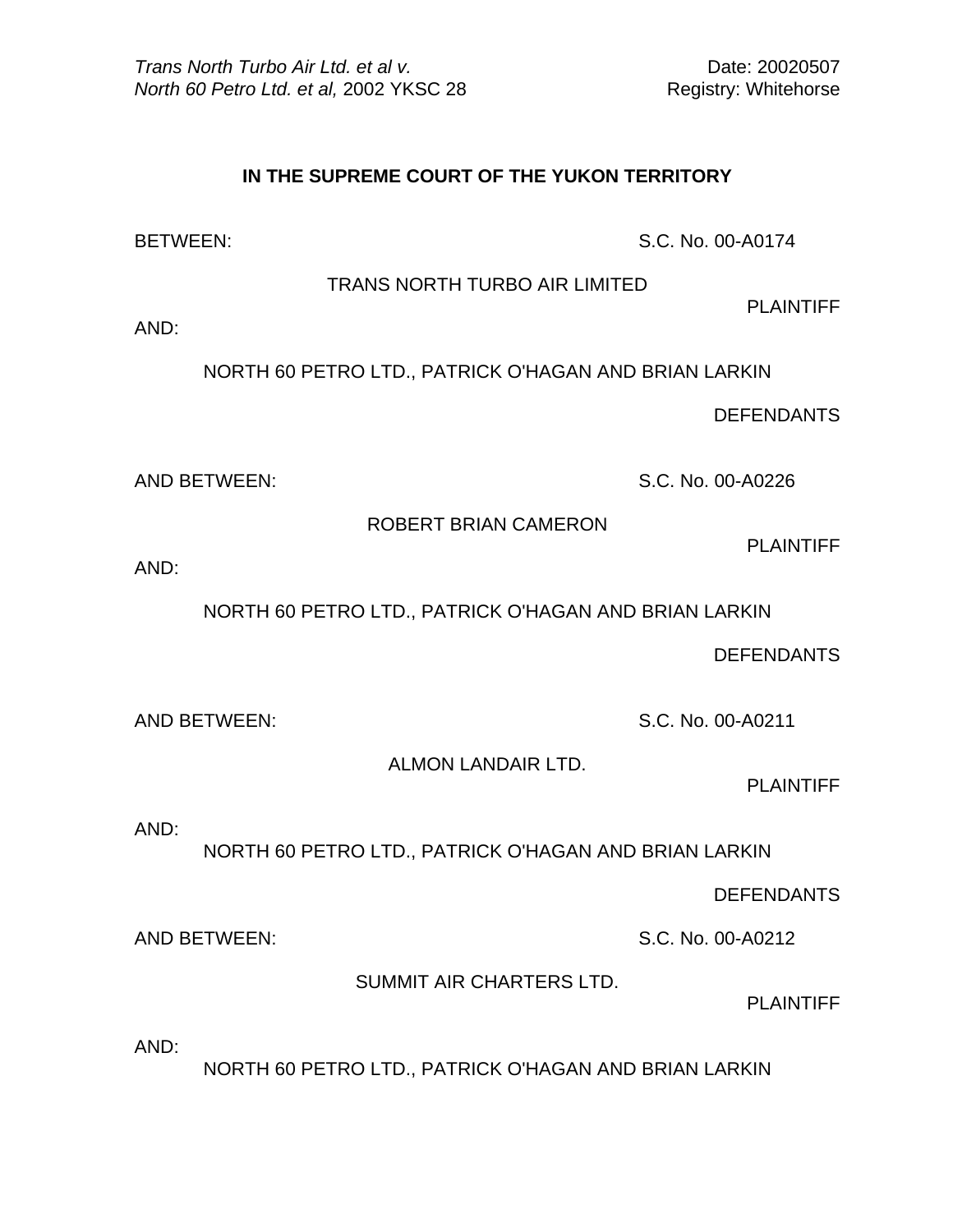**DEFENDANTS** 

| R. PATRICK SAUL and<br>DARRYL G. PANKRATZ | Appearing for Trans North Turbo Air Limited<br>and Robert Brian Cameron |
|-------------------------------------------|-------------------------------------------------------------------------|
| PETER CHOMICKI, Q.C.                      | Appearing for Almon Landair Ltd. and<br>Summit Air Charters Ltd.        |
| $DIVD$ DAVICON $\cap$ $\cap$ and          |                                                                         |

RICK B. DAVISON, Q.C. and BRUCE CHURCHILL-SMITH Appearing for the defendants

## **MEMORANDUM OF RULING DELIVERED FROM THE BENCH**

 $\frac{1}{\sqrt{2}}$  ,  $\frac{1}{\sqrt{2}}$  ,  $\frac{1}{\sqrt{2}}$  ,  $\frac{1}{\sqrt{2}}$  ,  $\frac{1}{\sqrt{2}}$  ,  $\frac{1}{\sqrt{2}}$  ,  $\frac{1}{\sqrt{2}}$  ,  $\frac{1}{\sqrt{2}}$  ,  $\frac{1}{\sqrt{2}}$  ,  $\frac{1}{\sqrt{2}}$  ,  $\frac{1}{\sqrt{2}}$  ,  $\frac{1}{\sqrt{2}}$  ,  $\frac{1}{\sqrt{2}}$  ,  $\frac{1}{\sqrt{2}}$  ,  $\frac{1}{\sqrt{2}}$ 

 $\frac{1}{\sqrt{2}}$  ,  $\frac{1}{\sqrt{2}}$  ,  $\frac{1}{\sqrt{2}}$  ,  $\frac{1}{\sqrt{2}}$  ,  $\frac{1}{\sqrt{2}}$  ,  $\frac{1}{\sqrt{2}}$  ,  $\frac{1}{\sqrt{2}}$  ,  $\frac{1}{\sqrt{2}}$  ,  $\frac{1}{\sqrt{2}}$  ,  $\frac{1}{\sqrt{2}}$  ,  $\frac{1}{\sqrt{2}}$  ,  $\frac{1}{\sqrt{2}}$  ,  $\frac{1}{\sqrt{2}}$  ,  $\frac{1}{\sqrt{2}}$  ,  $\frac{1}{\sqrt{2}}$ 

[1] VEALE J. (Oral): Mr. Saul, on behalf of Trans North Turbo Air, wishes to exercise his right under Rule 40(17.2) to call Mr. O'Hagan, an adverse party, as his first witness.

[2] Rule 40(17.2) expressly requires no notice if the witness is present at the trial. Mr. Davison, counsel for North 60 Petro Ltd., was clearly taken by surprise and objects to the procedure. While I have sympathy for Mr. Davison, who was clearly taken by surprise because he expected Mr. Dean to be called, the rule is very clear that no notice need be given.

[3] Rule 40(20) also permits the cross-examination of Mr. O'Hagan by counsel for Trans North Turbo Air and limits cross-examine by counsel for Mr. O'Hagan to matters brought out in the examination in chief. There is very little case law with respect to Rule 40(17.2), which appears to me to have been enacted in 1997. In